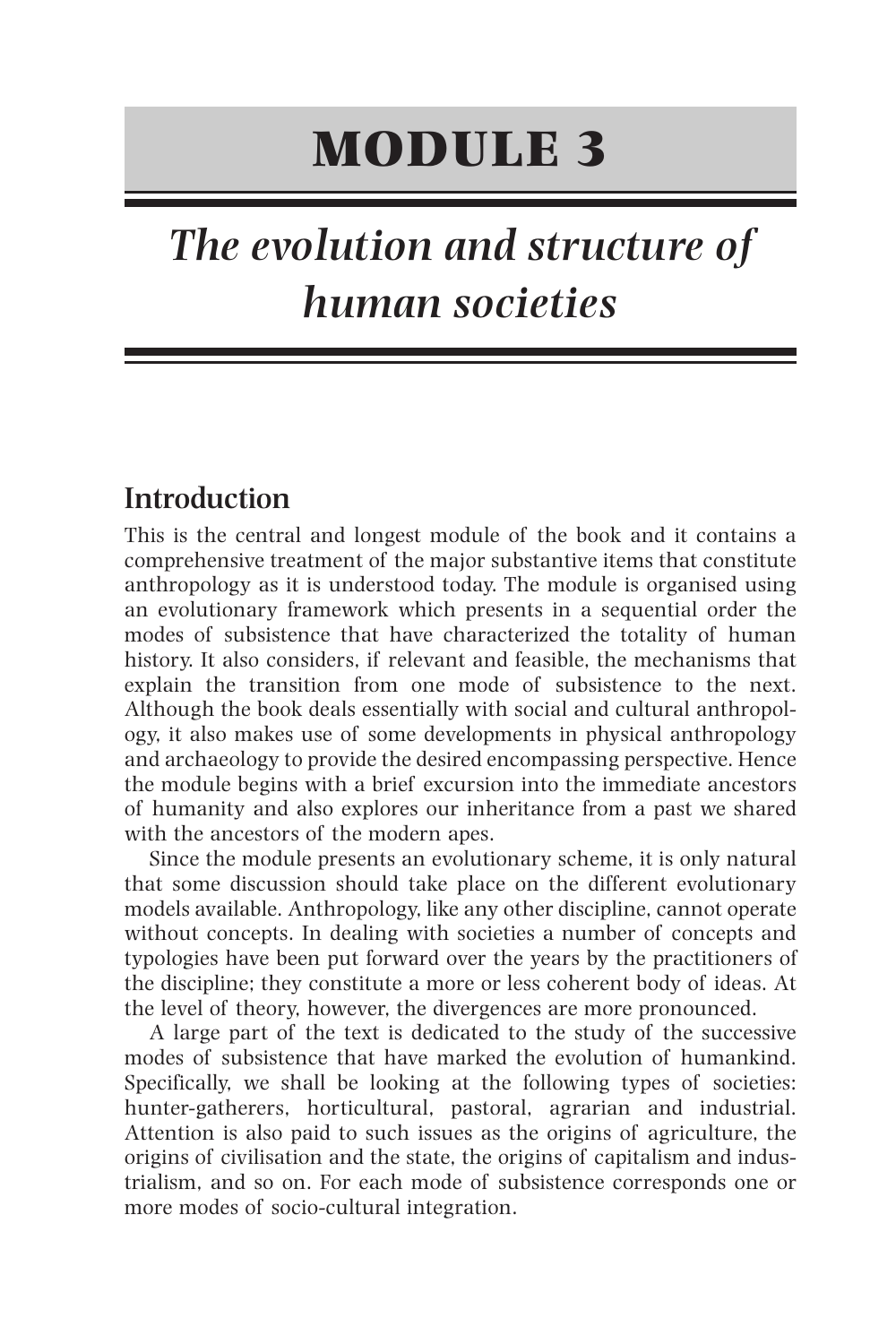A note about terminology. Some terms which were widely used by anthropologists in the past are often avoided today for a variety of reasons, mostly because they reflect a sense of Western superiority. However, when referring to past literature, it is not always easy to adapt the terminology to the needs of the present. I have retained some of the words but used them in a neutral sense; in particular, the word 'primitive' is not used in any derogatory sense, but simply to indicate a mode of subsistence and of socio-cultural integration that came early in the history of humankind and can be defined by a combination of characteristics.

# **Aims**

In this module we consider the evolution and structure of human societies; the main aims are:

- **1.** To offer an introduction to the work of Charles Darwin.
- **2.** To give a panoramic view of human evolution.
- **3.** To familiarise the student with the main schemes of evolution.
- **4.** To acquire the conceptual, typological and theoretical tools required to understand the basic anthropological literature.
- **5.** To understand the main features of the hunting-gathering band.
- **6.** To examine the different theories that try to account for the transition from hunting-gathering to the domestication of plants and animals.
- **7.** To see pastoralism as a specialised adaptation to certain types of environment.
- **8.** To consider in some detail the theories that try to explain the origins of the state.
- **9.** To compare the different types of agrarian societies on the basis of their civilisation and religion.
- **10.** To have a good grasp of the major theories of the origins of capitalism.
- **11.** To know what is meant by a world-system perspective.

# **1. Darwin's theory of evolution**

## *1.1 Why bother with Darwin?*

On 22nd September, 1994, the world press had some unusual headlines. For once, they had nothing to do with politics or economics, or even with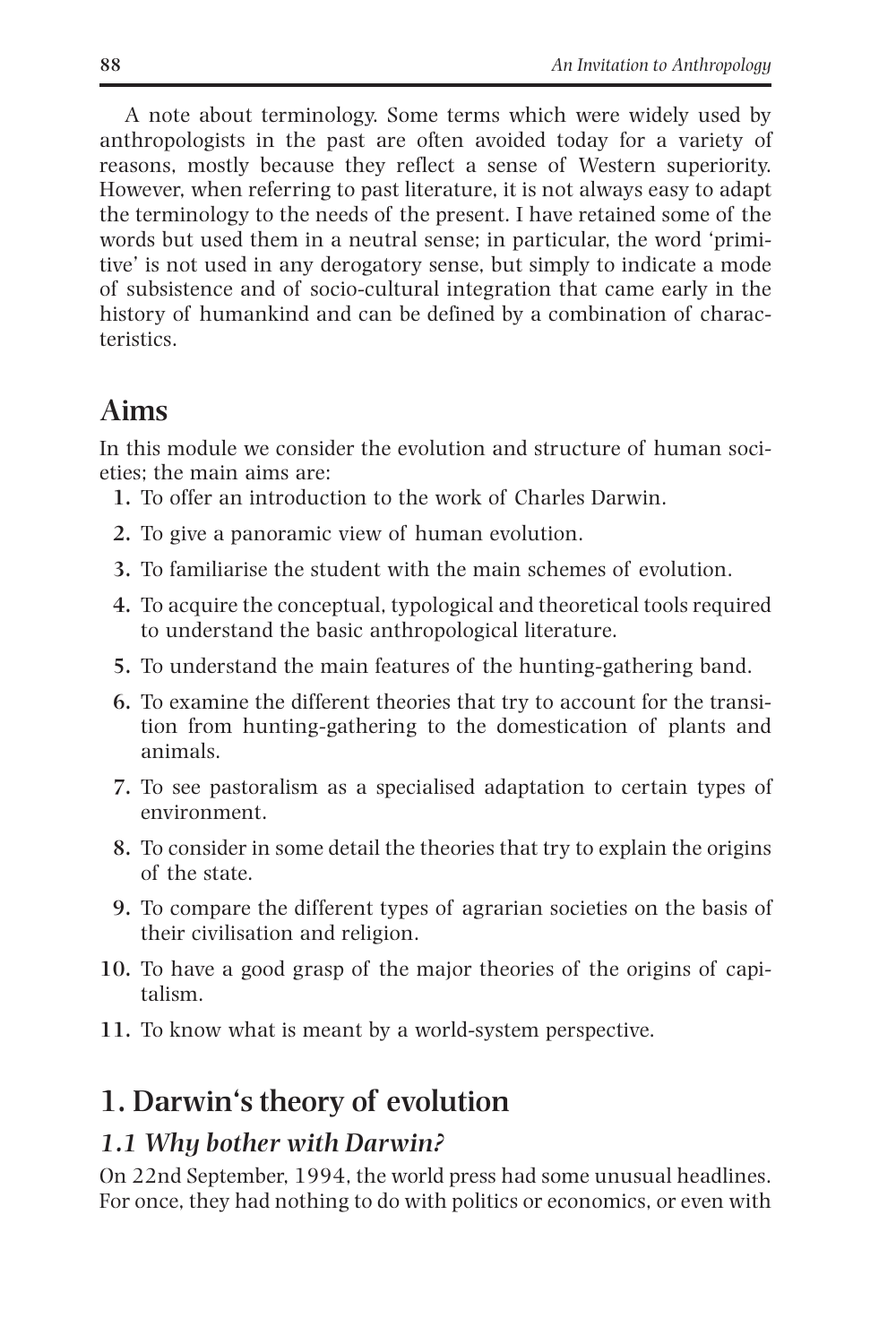wars or sleazy scandals. *The Guardian* put it in the following way: 'New missing link? A four-million year-old find pushes back the frontier of history'.

What was all the fuss about? Simply that some scientists working in Ethiopia had unearthed a fossil which is the closest link so far discovered to the common ancestor of both human beings and chimpanzees. This new being, named by anthropologists *Australopithecus ramidus* (meaning roo**t** of the Southern Ape), is the latest in a long chain of evidence which confirms Darwin's theory of evolution. Darwin predicted that the most ancient signs of human evolutionary history would be found in Africa. On 11th July 2002 the world press saluted a new dramatic discovery: that of an even older hominid: in the skull of a seven-million-year-old ancestor. He was referred to as the *Sahelanthropus tchadensis* and was named Toumaï, that is, the 'hope of life'.

Darwin is a fashionable author. Many scholarly and popular books and articles are currently being published on his work. In 1992 Penguin issued a long but eminently readable biography by two historians of science: Adrian Desmond and James Moore; it was simply called: *Darwin*. In 1995, Michael White and John Gribbin have published a more scientific biography entitled *Darwin. A Life in Science*. Last, but not least, Daniel Dennet's *Darwin's Dangerous Idea. Evolution and the Meanings of Life* (1995) was being heralded in the daily and weekly press as a major contribution to the understanding of Darwin's immense scientific revolution. As to Janet Radcliffe Richards's *Human Nature After Darwin: A Philosophical Introduction* (2000), it is a vivid and clear presentation of Darwinism.

What is the interest of Darwin for us as social and cultural anthropologists? First and foremost because he is an exemplary scientist from whom we all can learn. Second, because he worked in an area (biology) which has implications for the anthropologists. Third, because social evolutionism has been an important theory, particularly but not exclusively in the nineteenth century. Fourth, because the supposed application of his theories to human affairs gave rise to pernicious social doctrines referred to under the general rubric of social Darwinism.

#### **Darwin's scientific standing**

Modern genetics (that is, the science that studies biological inheritance; that deals with DNA, genes, and so on) and palaeontology (that is, the study of the past through fossils or mineralised remains of plants and animals) have demonstrated the soundness of Darwin's ideas. They have shown that the publication of *The Origins of Species* in 1859. was a portentous revolutionary event. At the dawn of a new century many intellectual idols of the twentieth century have shown that they have feet of clay (and I am thinking particularly of Marx and Freud, whose theories have been widely criticised and demonstrated to be largely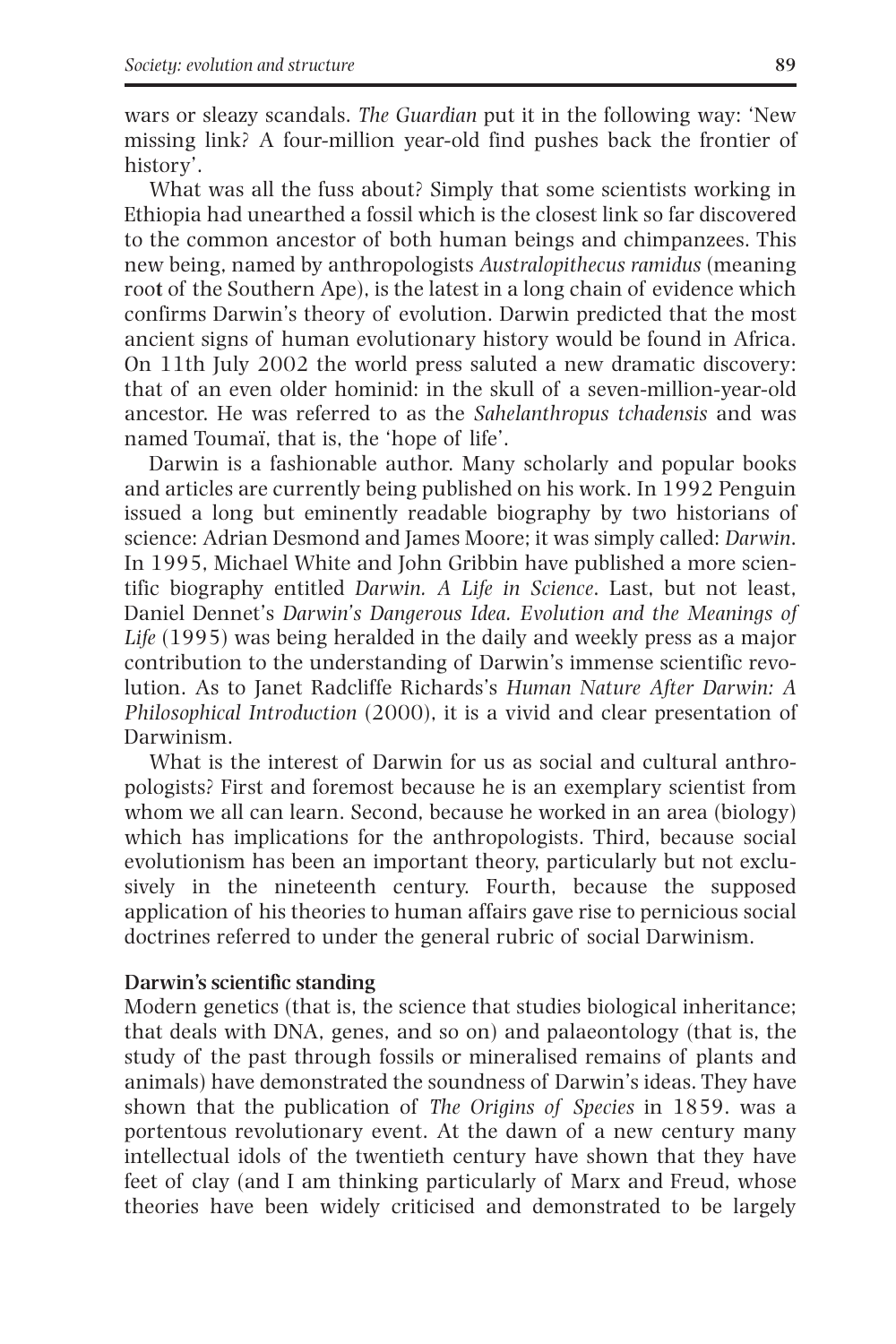wrong). But this is certainly not the case with Darwin who emerges as a towering figure, comparable only to Copernicus, Galileo and Newton.

#### **Darwin as a scapegoat**

So, I have come to praise Darwin, not to bury him. He was indeed a child of his time: nobody can deny that. Shakespeare warned us that 'The evil that men do lives after them; the good is often interred with their bones'. Interspersed in Darwin's writings one may find statements that reflect the prejudices of his class, race, gender and nationality. But is there anything more inane and futile that to project our own morality, which is the product of our own era and hence transitory, upon the Victorian past?

To do that may give us a sense of moral superiority, but it is unavoidably anachronistic, out of place. What is important to emphasise in the case of Darwin is that, beyond the vagaries of his own environment, his theory of evolution has not only withstood the test of time, but has come out reinforced. Darwin is a model scientist in whom theory and observation are beautifully and productively intertwined. His magnum opus, *The Origins of the Species* (1859) is a classic: a reservoir of ideas, hypotheses and intuitions.

#### **Darwin's method: was he an inductivist or a deductivist?**

When describing scientific practice, philosophers of science refer to two major methodological approaches: inductivism and deductivism. Induction is about accumulating experimental facts and drawing up a theory from them. Deductivism, or the hypothetico-deductive method as is often referred to, suggests that scientists proceed by formulating general hypotheses which are later tested empirically.

If I mention these two visions of how science proceeds is because Darwin often presents his scientific method as inductivist. We can read, for example, in *The Origin of Species* (1859) that his method consisted of 'patiently accumulating and reflecting on all sorts of facts which could possibly have any bearing on it'. In his *Autobiography* (1887: 119)) he says explicitly: 'I worked on true Baconian principles, and without any theory collected facts on a wholesale scale'.

On the other hand, if we look at Darwin's scientific notebooks and correspondence, it is obvious that he entertained the hypothesis of the evolutionary transmutation of the species shortly after returning from the voyage of the *Beagle*. Why the discrepancy? There are good reason why Darwin was cautious about being seen to use the deductive method. First, because in his time the word hypothesis was often used to refer to metaphysical speculation without any substantial basis. Darwin believed that the sociologist Herbert Spencer was guilty of this crime! Second, because he was worried of being accused of subjective bias in the evaluation of empirical evidence.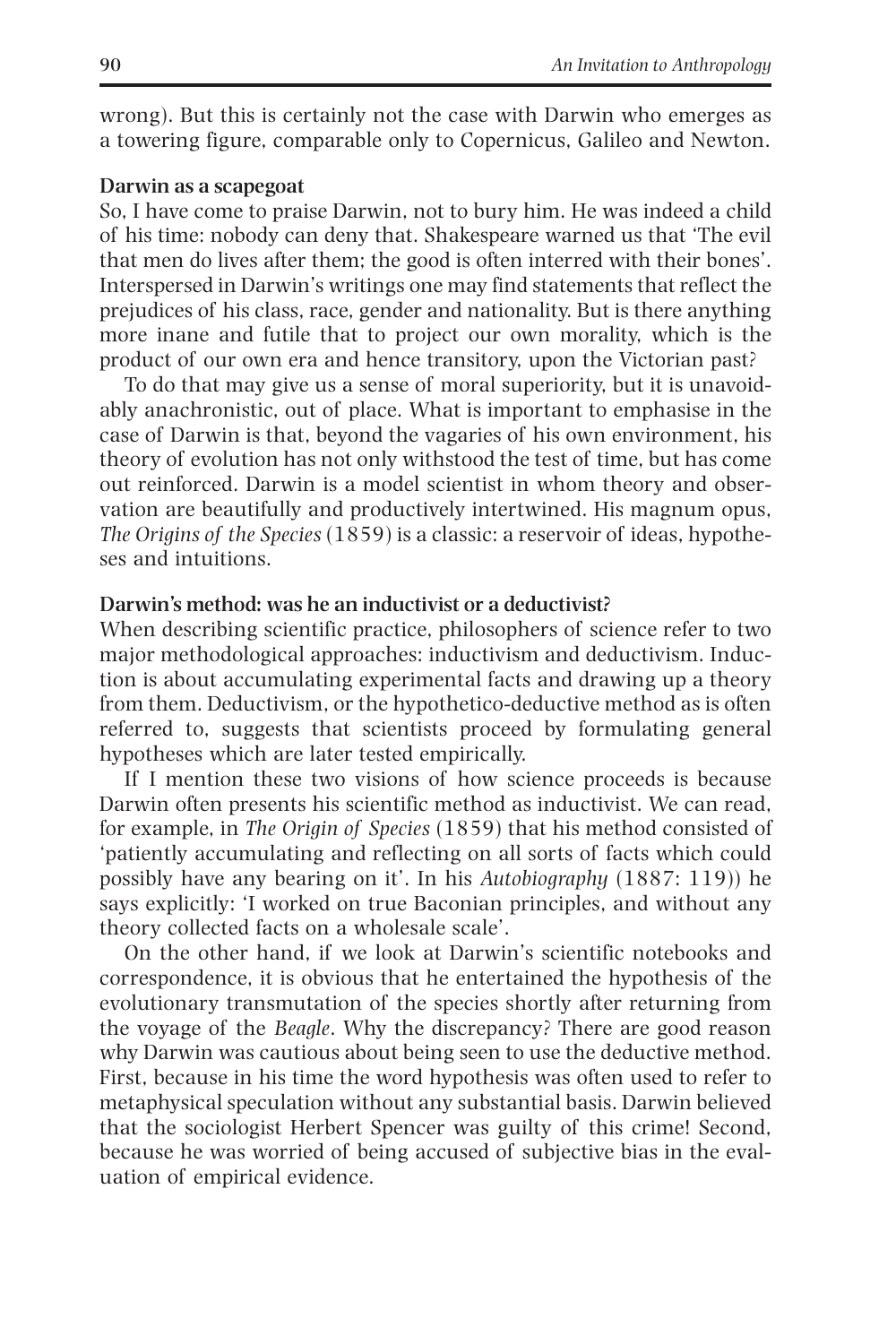#### **How to account for Darwin's success?**

In his *Autobiography* (1887*)* Darwin thought about his own success as a scientist in these terms:

'I have steadily endeavoured to keep my mind free so as to give up any hypothesis, however much beloved (and I cannot resist forming one on every subject), as soon as facts are shown to be opposed to it' (1887: 141) 'Love of science, unbounded patience in long reflecting over any subject, industry in observing and collecting facts, and a fair share of invention {imagination?} as well as common sense.' (1887: 145)

It has often been said that Darwin appeared at a moment in time when the idea of evolution was ripe, but it is his great merit to have articulated a comprehensive solution to the puzzle of evolution. Only Alfred Russell Wallace had reached, independently of Darwin, the conclusion that the key to evolution was natural selection.

It should be remembered that the pre-Darwinian doctrines of evolution had two important weaknesses:

- **1.** They could not provide a well-organised body of evidence to show that evolution had occurred.
- **2.** They could not provide a verifiable explanation of how it had occurred.

## *1.2 The Darwinian Laboratory: The Voyage of the Beagle (1831–36)*

Between 1831 and 1836 Darwin travelled in South America and the Pacific as a naturalist on the *Beagle*. His observations concerning the relations between animals in islands and those of the nearest continental areas (animals which were akin, but not the same) and between living animals and fossils found in the same areas – here again related but not the same – laid the foundations for his later work. The idea of the modification of the species stems from these observations.

De Beer (1971) has suggested that when Darwin first sailed in the Beagle he had no reason to challenge the view that the species and plants alive on earth had been there since the creation. Doubts came only step by step and arose from four different types of evidence:

- **1.** In some areas species had become extinct. Darwin found huge fossil armadillos in South America. But armadillos of similar form still live in the same region. This meant that 'existing animals had a close relation in form with extinct species': Why?
- **2.** In areas of close proximity in South America, Darwin found one species replaced by different but similar species. For example, in certain parts of Argentina, he found ostriches; further south, in Patagonia, he found a very similar but smaller species of ostrich. Why were there two similar species of ostrich, different from those of the African ostriches? The same could be applied to many other species.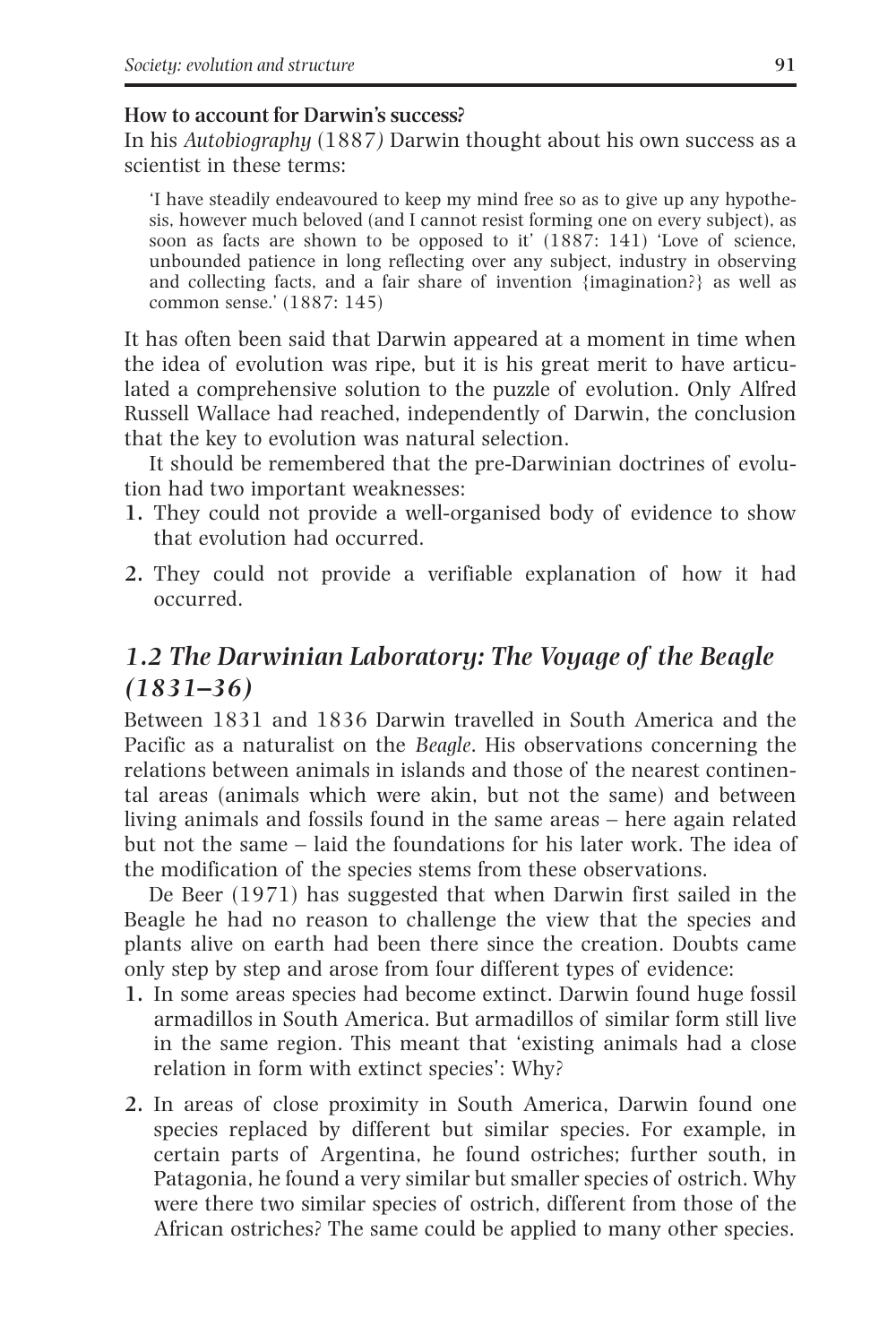- **3.** Another question was posed by the observation that inhabitants of islands near the neighbouring continent resemble the species of the latter. Why?
- **4.** Darwin noticed that the different Galapagos Islands, although identical in climate and physical features and very close to each other, had nonetheless very different species. Why?

Darwin did not find an immediate answer to these questions. But in the years after his return to England, and very slowly and gradually, the answer came. All these questions and many other could only be answered if species did not remain immutable but changed into other species and diverged, so that one species could give rise to two or more species. For example, it is because they have a common ancestor that South American armadillos resemble each other. The differences between birds in the Galapago Islands were the result of adaptations to suit different ends: they were the result of isolation. The idea then came to Darwin that animals and humans alike have a common ancestor.

## *1.3 Darwin's Notebooks*

These *Notebooks* (1856) served as a preparation for *The Origins of Species*. Early on, by 1837, Darwin saw that selection was the keystone to man's success in the domestication of plants and animals. This idea only came to him after he collected data on the formation of the breeds of plants and animals. The problem was how to apply selection to organisms living in a state of nature. This was a mystery.

For a while, Darwin followed two false paths:

Laws of change which affect species and finally lead to their extinction (analogy with the causes that bring about development, maturing and death to an individual.

Species must give rise to other species or else die out, just as an individual dies completely if it bears no offspring.

#### **The Impact of Malthus**

In October 1838 Darwin read Malthus's *An Essay on the Origins of Population* (1798). This mathematician and cleric had pointed out at the end of the eighteenth century that the human population of the world would increase in a geometrical progression were it not that a large fraction of the progeny in each generation failed to survive and to reproduce, whereas food production would only increase arithmetically unless technology improved.

By 1838, Malthus's ideas and his observations convinced Darwin of the struggle for existence and led him to write:

'Under these circumstances, favourable variations would tend to be preserved and unfavourable ones to be destroyed. The result of this would be the formation of a new species. Here, then, I had a theory by which to work.' (1887: 120)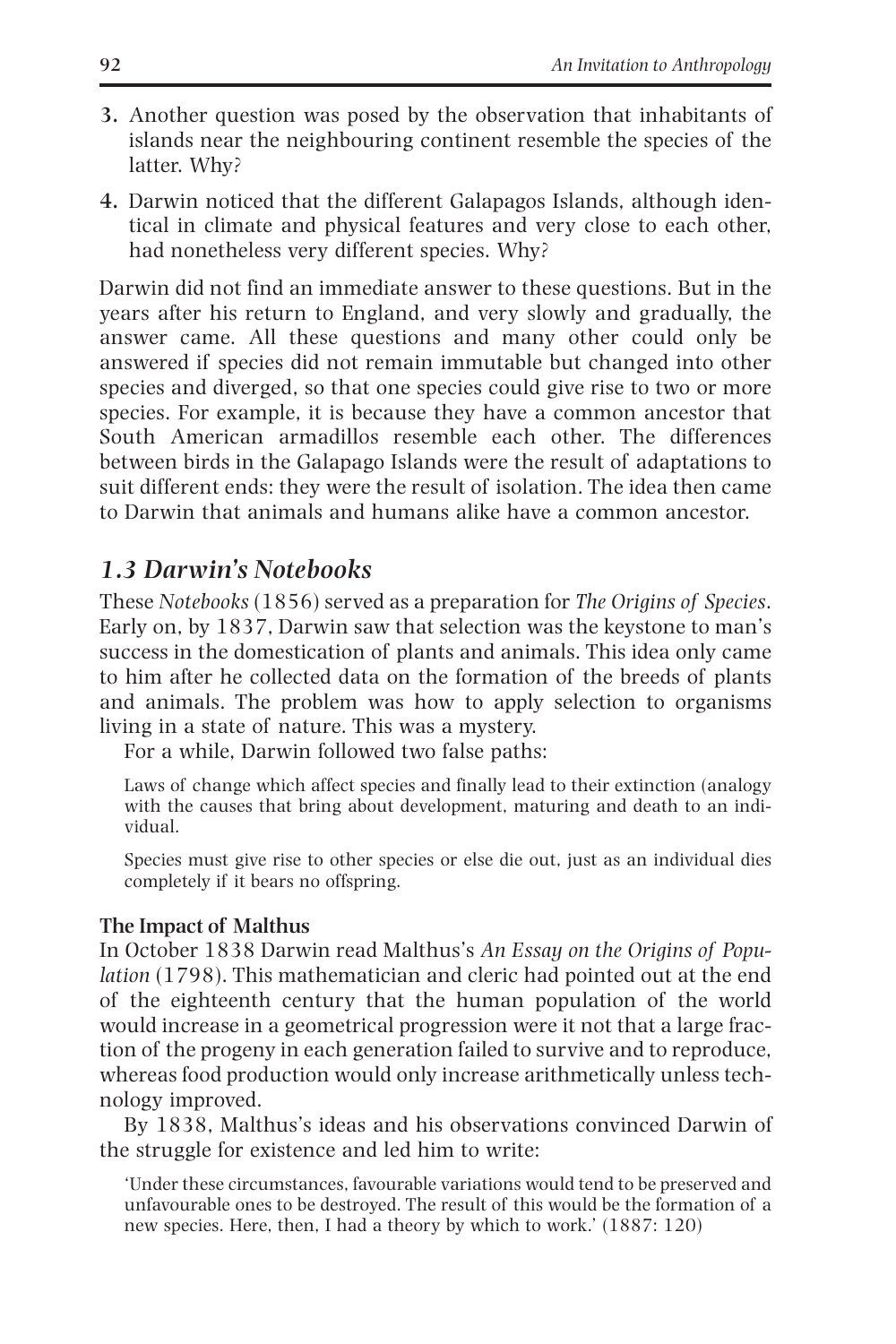#### **The Long March Towards a Theory of Evolution.**

In 1842 Darwin wrote a sketch of his theory and by 1844 he had written an essay 230 pages long. Illness, however, stopped progress. Darwin took a long time, however, to realise that progressive divergence was an advantage in itself, because competition is most severe between closely related organisms (since members of the same species go for the same food).

In 1844 Darwin wrote a letter to Sir Joseph Hooker with the following passage:

'At last gleams of light have come and I am almost convinced (quite contrary to the opinion I started with) that species are not (it is like confessing a murder) immutable.' (1995: 173–4)

Darwin continued the preparation of a treatise on evolution, but illhealth and the sheer magnitude of the endeavour delayed its completion In 1856, his friend, the great geologist Sir Charles Lyell, urged him to finish the work, but by 1858 he was only halfway through it. Then, in that year, Darwin received a letter from Alfred Russell Wallace, at that time ill somewhere in the Moluccas; enclosed was an essay which presented in a summarised way his theory of evolution by natural selection. Darwin had been forestalled!

To be fair to both Darwin and Wallace, Hooker and Lyell decided to send Wallace's essay, as well as an abstract of Darwin's work, to the Linnean Society, the scientific society for biologists in Piccadilly. The title of the joint scientific communication was *On the Tendency of Species to Form Varieties and of the Perpetuation of Varieties and Species by Means of Natural Selection*. This paper was read on July 1st, 1858, and published the same year (Darwin 1993).

As part of Darwin's submission was a letter he had sent to the American botanist Asa Gray. This was Darwin's first attempt to present his theory of natural selection. Because of its concision and clarity it is an excellent means by which to consider Darwin's theory. There are three points in this letter that are worth highlighting:

- **1.** Man has domesticated breeds of animals and plants by selection, conscious or unconscious, of very slight or greater variations. Human beings had been practising human selection for several thousand of years, deliberately choosing the parent of the plants and animals to perpetuate and improve the desired qualities.
- **2.** How could selection operate in nature? Darwin had observed that the material for selection exists in nature, namely slight variations of all parts of the organism. He had also observed that some species are better adapted than others to life in particular environments (that is, they leave more descendants), while the less adapted may diminish and disappear.
- **3.** The 'unerring' power that sift these variations is natural selection which selects exclusively for the good of each organic being. The rate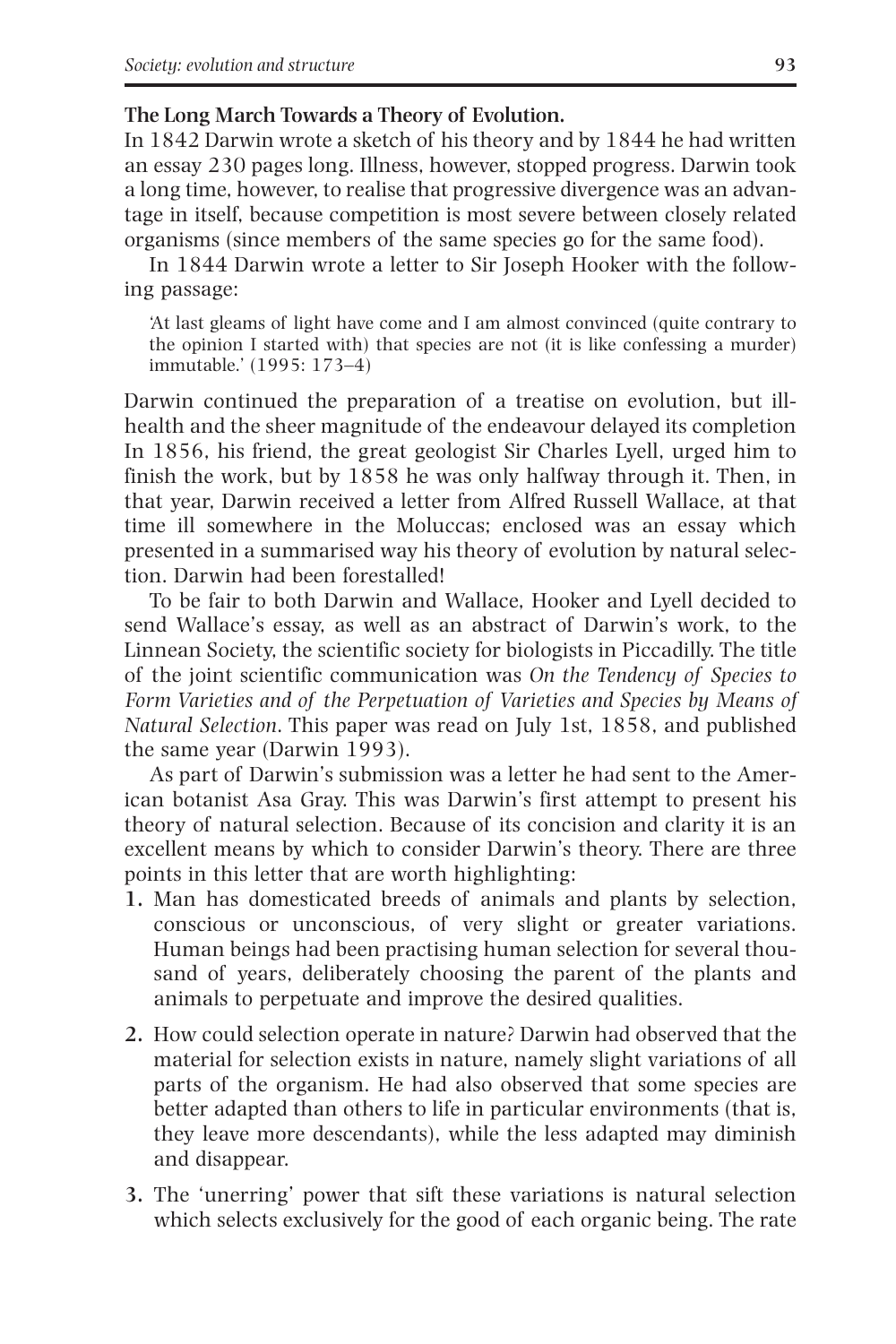of increase is such that only a few in each generation can live. Hence the continuing, insufficiently appreciated, struggle for life.

## *1.4 The Origin of Species*

*The Origins of the Species by Means of Natural Selection, or the Preservation of Favoured Races in the Struggle for Life* was published in November 1859. The first edition (1,250 copies) was exhausted on the day of publication; six more editions followed during Darwin's lifetime.

Darwin saw evolution as the change that species undergo in relation to their adaptation to the environment. According to Goudge (1973) Darwin's theory was aimed at proving the following propositions:

- **1.** All species of organisms now on earth have descended by a long, gradual process of modification from a small number of very different species in the remote past.
- **2.** The chief cause of the transmutation of species is natural selection, which acts on populations of organisms having varying and inheritable characteristics. As a result there is differential survival and reproduction in the population, depending on the extent to which the characteristics favour or handicap the organisms in the struggle for existence.
- **3.** Natural selection accounts for the adaptations of viable organisms to widely different conditions of life. It also tends to improve those adaptations, and conversely, it leads to the extinction of poorly adapted species.

A brief summary of Darwin's theory of evolution by natural selection can be found in De Beer (1971):

- **1.** The number of individuals in species in nature remains more or less constant.
- **2.** There is an enormous overproduction of pollen, seeds, larvas, eggs, and so on.
- **3.** Therefore there must be high mortality.
- **4.** All individuals in a species are not identical, but show variation and differ from one another in innumerable anatomical, physiological and behavioural aspects.
- **5.** Therefore some will be better adapted than others to their conditions of life and to the ecological niches which they could occupy, will survive more frequently in the competition for existence, will leave more offspring, and will contribute most of the parents who will produce the next generation.
- **6.** Hereditary resemblance between parents and offspring is undeniable.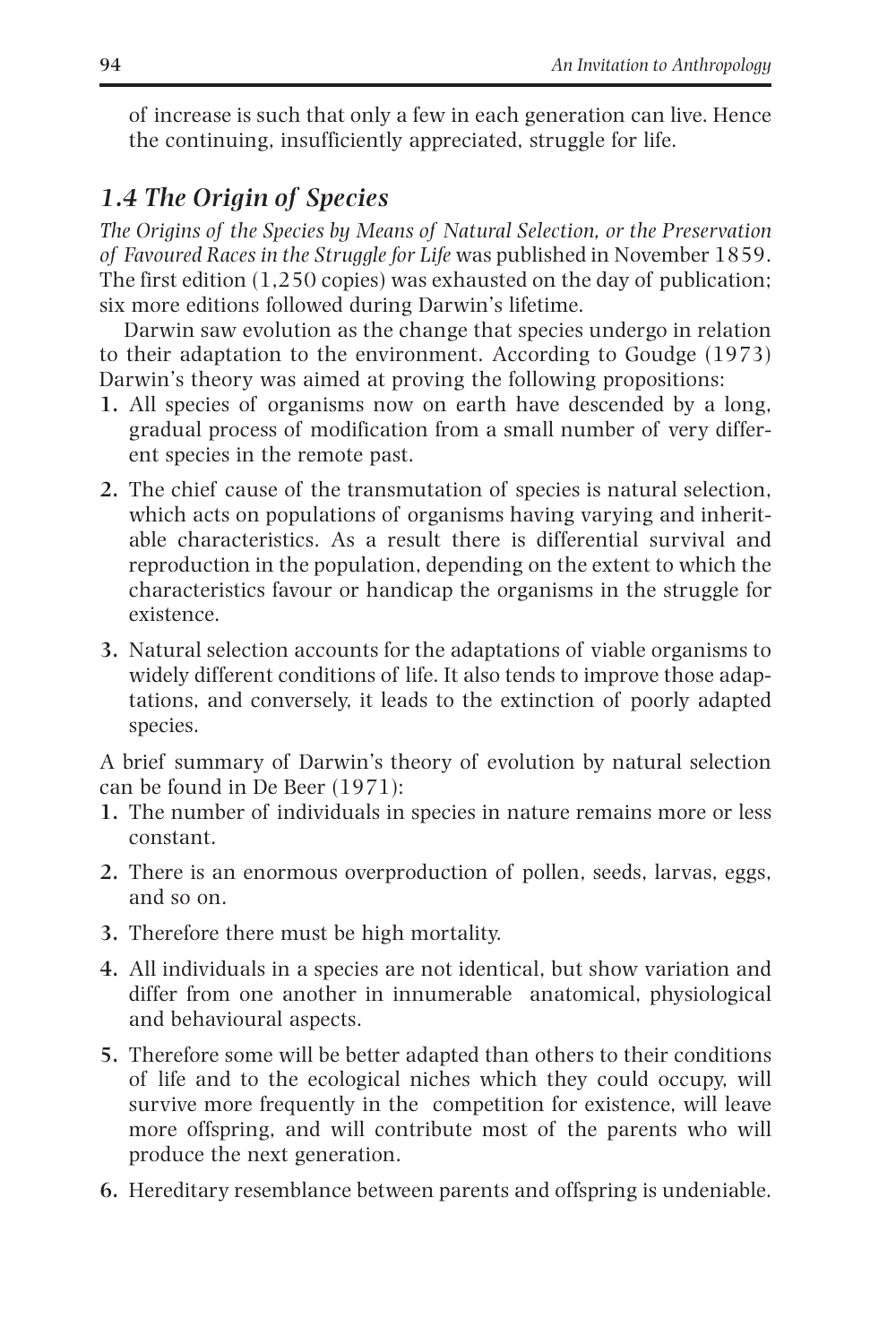**7.** Therefore, successive generations will not only maintain but improve their degree of adaptation to their modes of life, that is to say, to the conditions of their environments. As these conditions vary in different places, successive generations will not only differ from their parents, but also from each other and give rise to divergent stocks issuing from common ancestors.

#### *1.5 The impact of Darwin's work*

The impact of *The Origins of Species* on Western culture was tremendous. Perhaps the single most important effect was to destroy the quasi-theological frame of mind in the sciences, so that biologists no longer concerned themselves with Genesis, the Biblical story of the creation of the species, or geologists with the story of the Flood. Darwin's proof that species change in a gradual orderly way under the influence of natural causes used the same uniformitarian principle (that is, that ancient changes in the earth's surface are caused by the same physical principles that act today) that made Lyell the founder of scientific geology. The adaptations of plants and animals to their environment, were accounted for by Darwin without any reference to divine purposes. The living world was explained by Darwin in naturalistic terms.

The importance of Darwinism to the conception of man was central; many of the social and human disciplines were radically affected by Darwin's revolutionary work. From *The Origins of Species* (1859), it was clear that human beings were not the descendants of a historical Adam created by God in 4004 BC, but from remote pre-human ancestors. Some of the implications of Darwin's work in the area of bodily traits were presented by Thomas H. Huxley in his *Man's Place in Nature* (1863).

In a later work, *The Descent of Man* (1871), Darwin tried to show the evolution of mental, moral and social traits. There is no doubt that for Darwin things like conscience, religion, and powers of reasoning had evolved in man, and were not immutable. In other words, these psychological features were affected by natural selection. However, he was also aware that natural laws could be affected by education and imitation. Because there had been an unequal progress of the races, Darwin was convinced that Western civilisation was intellectually superior to other ones, although as he put it at the end of the book:

'The main conclusion arrived at in this work, namely that man is descended from some lowly organised form will, I regret to think, be highly distasteful to many persons … But there can hardly be a doubt that we are descended from barbarians.' (1871: 404)

Darwin's ideas found a lot of resistance even among scientists like Lyell, Wallace, Gray and others. However, in the great dividing line between the racialism and pro-slavery of the Anthropological Society of London and the abolitionism of the Ethnological Society of London, Darwin was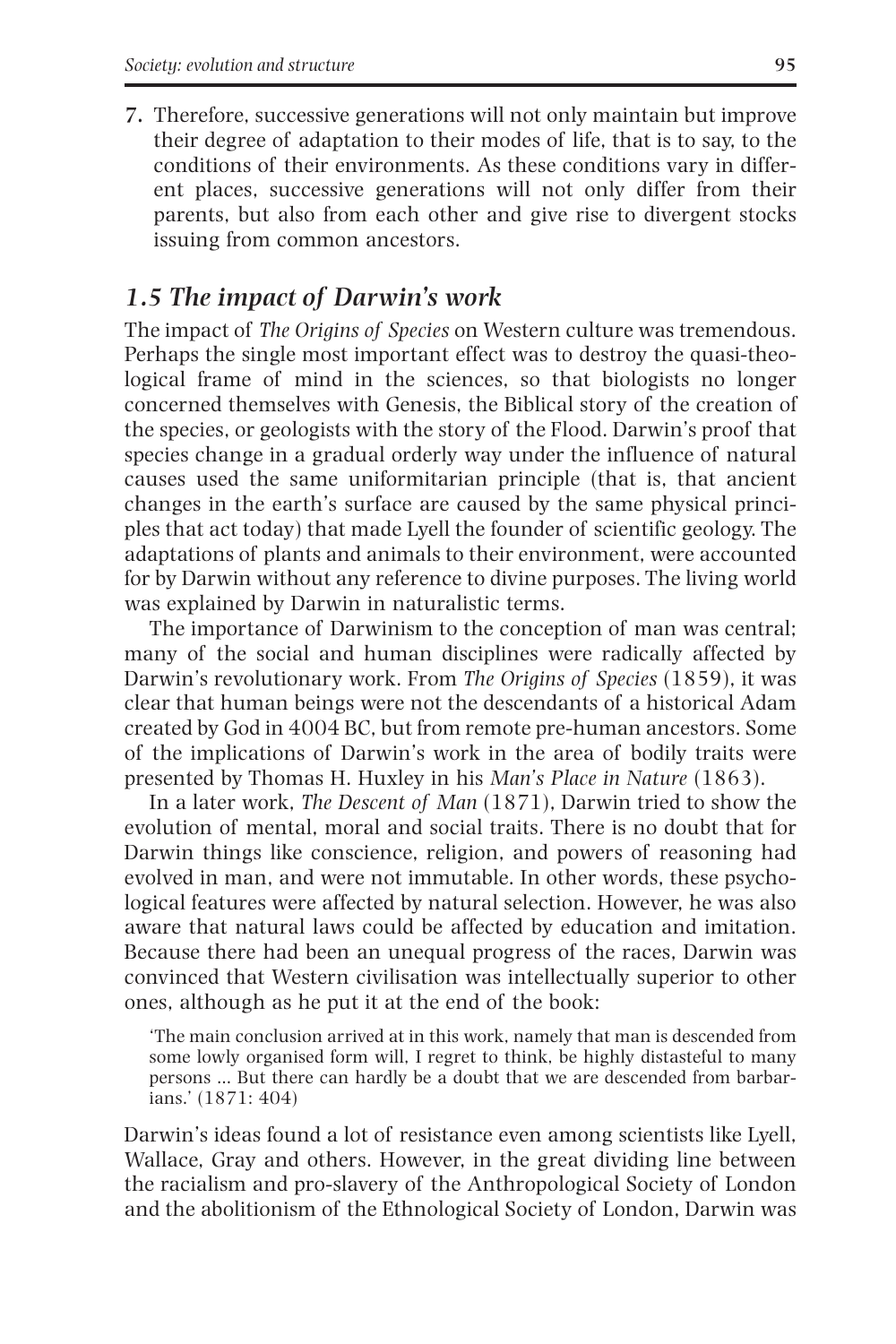definitely with the latter. By the end of the century, and particularly after the discovery of various proto-hominid fossil remains, the 'death of Adam', as John Greene has suggested, was widely accepted.

The Darwinian theory found stiff opposition among theologians, but there also was a popular reaction against it. On the other hand, the upper classes felt that it threatened their privileges. They associated the doctrine of evolution with the atheistic material that had been part of the French Revolution. The ancient regime was overthrown by those who believed that human beings could improve their lot by their own efforts; many believed Darwinism to belong to this family of radical ideas. Many Victorian conservatives felt the doctrine of evolution by natural selection was a threat to Church and State, though Darwin had declined Karl Marx's offer to dedicate the first volume of *Capital* to him.

The success of the Darwinian scheme of explanation was felt in a number of methodological points which influenced subsequent science (Goudge 1973):

- **1.** Darwin showed that explanation can be historical without losing its scientific character. In biology one often has to explain phenomena by showing how they originated and developed. To understand the tree of life ones has to understand how it grew.
- **2.** By retaining idealist elements in his treatment of natural selection, Darwin established evolutionary science on a scientific basis. He then introduced 'statistical' or population data to permit generalisations to be made about the changes which selection produces in individuals.
- **3.** *The Origins of the Species* explained what happened in evolution as an outcome of both orderly and accidental events. Natural selection is an order-generating process. The occurrence of variations, the survival and reproductive success of organisms, and so forth, are matters of accident or chance. It thus became clear that a discipline does not need to establish what must necessarily happen according to universal laws in order to be a science.
- **4.** The Darwinian explanation showed that although adaptations are not the result of design, they are nevertheless purposive. They serve certain ends and must be so studied. Thus a scientific concept of teleology can be admitted, but at the same time theological and metaphysical teleology are rejected.

## *1.6 Darwin: important dates*

- 1809. Birth of Charles Darwin.
- 1825. Darwin entered the University of Edinburgh.
- 1831. Darwin embarked on the 'Beagle' as a naturalist.
- 1833. Darwin found in South America the remains of large, extinct mammals, associated with marine forms similar to modern ones.